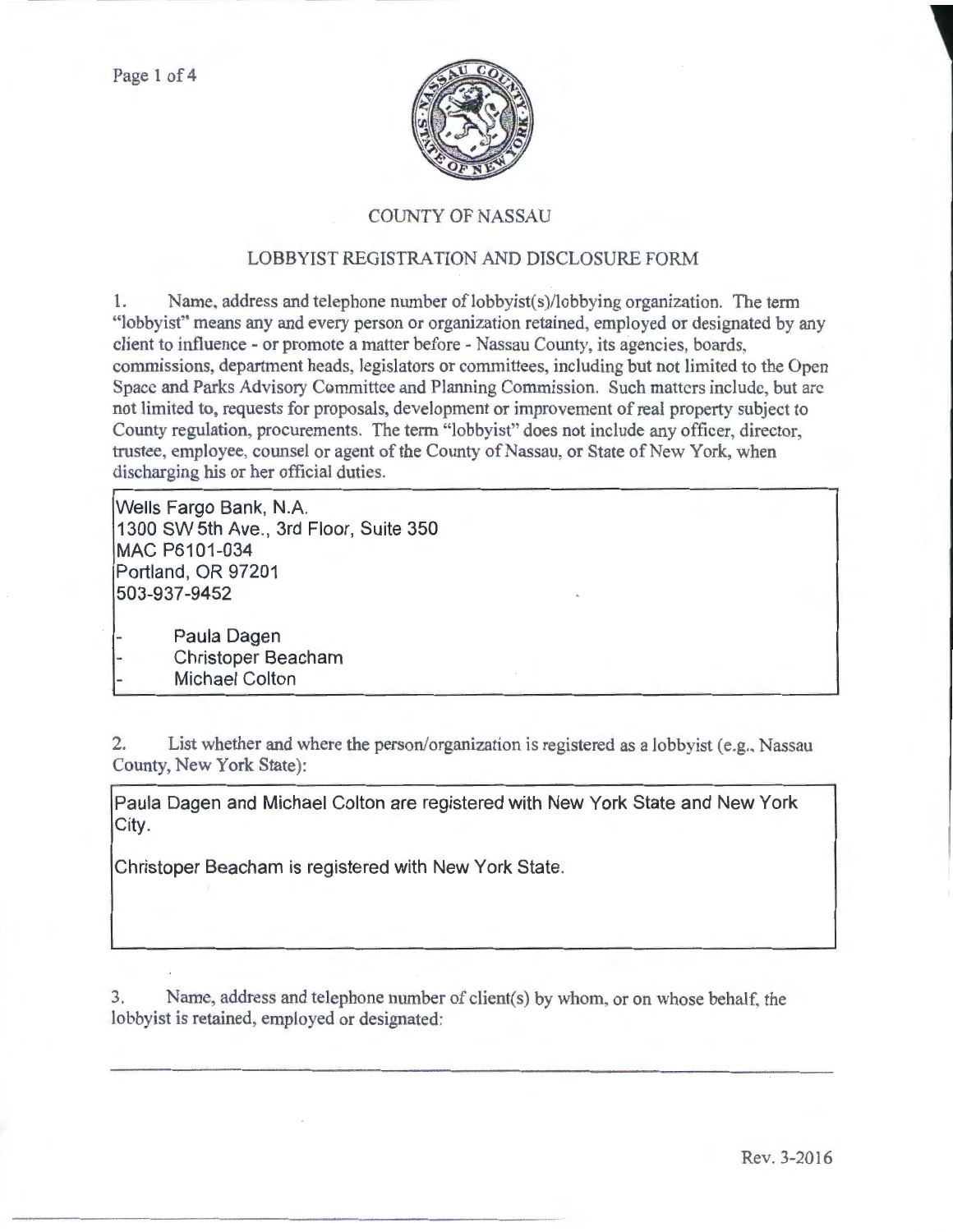Page 2 of 4

Wells Fargo Bank, N.A. 1300 SW 5th Ave., 3rd Floor, Suite 350 MAC P6101-034 Portland, OR 97201 503-937-9452

4. Describe lobbying activity conducted, or to be conducted, in Nassau County, and identify client(s) for each activity listed. See page 4 for a complete description of lobbying activities.

Municipal bond underwriting

5. The name of persons, organizations or governmental entities before whom the lobbyist expects to lobby:

Nassau County Office of Management and Budget Mark Page, Deputy County Executive for Finance Andrew Persich, Budget Director Steve Conkling, Debt Manager

Nassau County Attorney's Office Conal Denion, Bureau Chief, Municipal Finance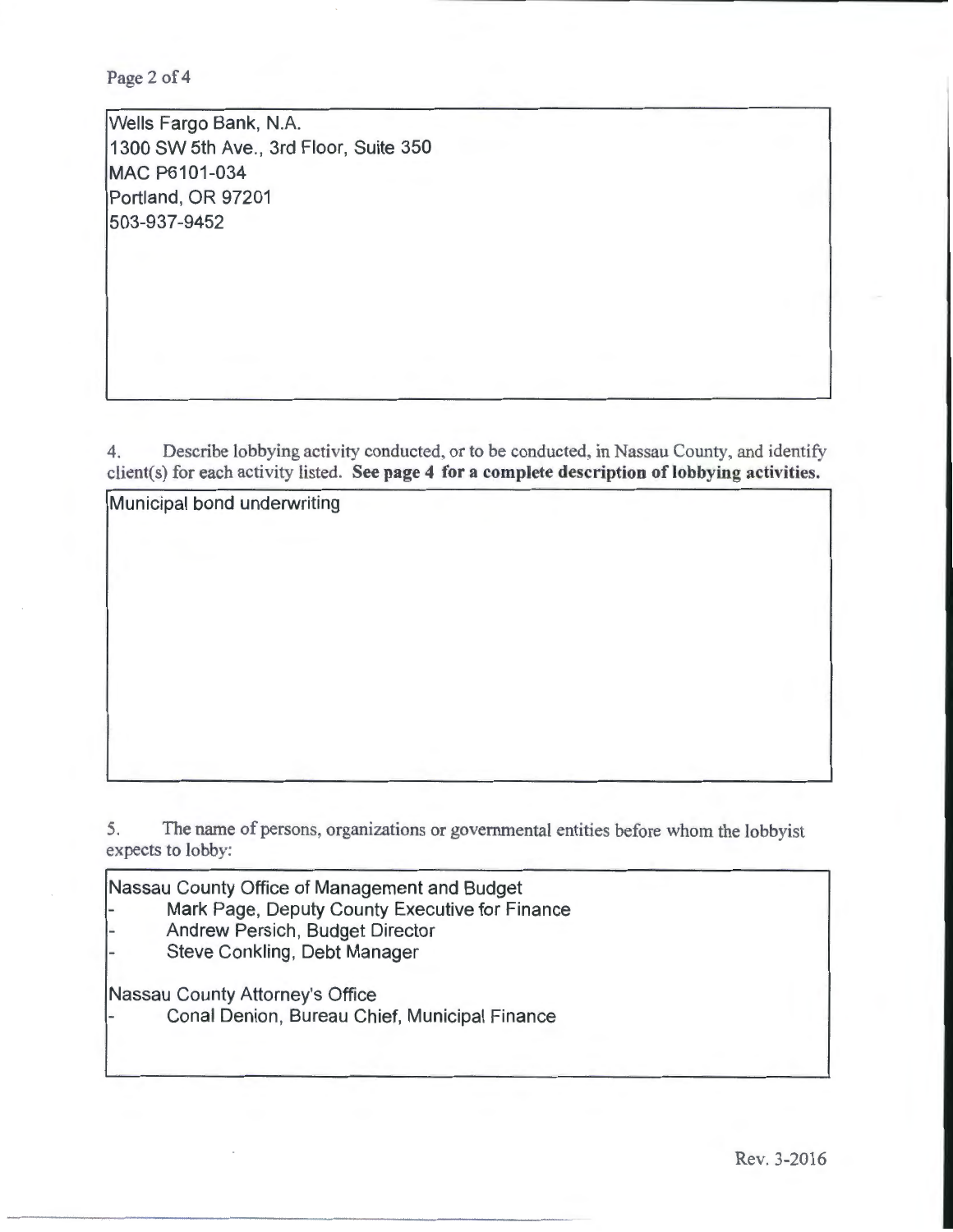## Page 3 of 4

6. If such lobbyist is retained or employed pursuant to a written agreement of retainer or employment, you must attach a copy of such document; and if agreement of retainer or employment is oral, attach a written statement of the substance thereof. If the written agreement of retainer or employment does not contain a signed authorization from the client by whom you have been authorized to lobby, separately attach such a written authorization from the client.

7. Within the previous year, has the lobbyist/lobbying organization or any of its corporate officers provided campaign contributions pursuant to the New York State Election Law to the campaign committees of any of the following Nassau County elected officials or to the campaign committees of any candidates for any of the following Nassau County elected offices: the County Executive, the County Clerk, the Comptroller, the District Attorney, or any County Legislator? If yes, to what campaign committee? If none, you must so state:

**NONE.** 

I understand that copies of this form will be sent to the Nassau County Department of Information Technology ("IT") to be posted on the County's website.

I also understand that upon termination of retainer, employment or designation I must give written notice to the County Attorney within thirty (30) days of termination.

VERIFICATION: The undersigned affirms and so swears that he/she has read and understood the foregoing statements and they are, to his/her knowledge, true and accurate.

The undersigned further certifies and affirms that the contribution(s) to the campaign committees listed above were made freely and without duress, threat or any promise of a governmental benefit or in exchange for any benefit or remuneration.

Dated:  $\frac{\partial}{\partial 3}$  /  $\frac{\partial}{\partial 5}$  Signed:

Print Name: Richard Soules

Title: Operational Risk Manager